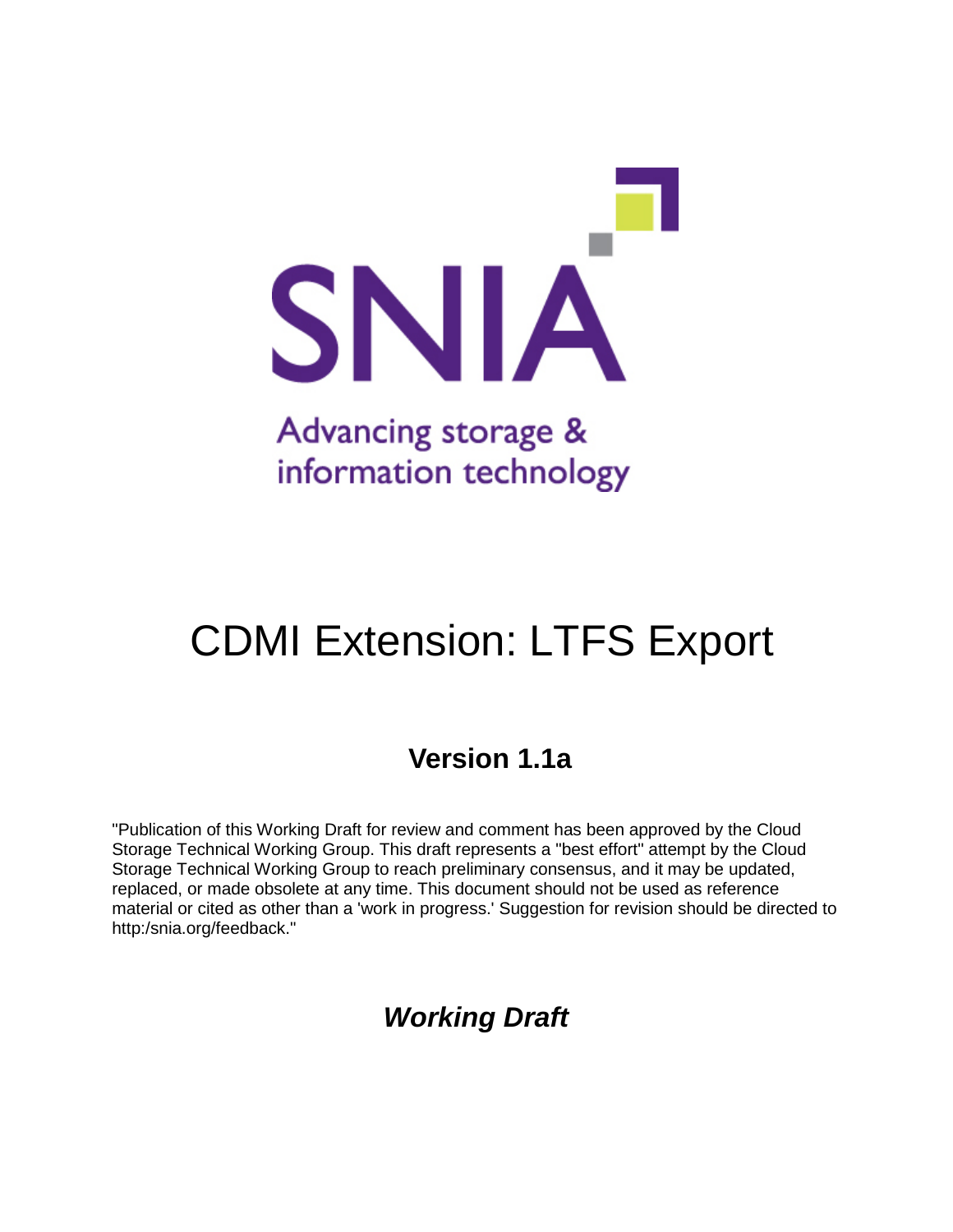### **Revision History**

| Date       | <b>Version</b> | Bv       | <b>Comments</b>                                                                                                              |
|------------|----------------|----------|------------------------------------------------------------------------------------------------------------------------------|
| 08-19-2014 | ่ 1 1 ล        | LTFS TWG | New version of LTFS Export extension created for<br>the CDMI 1.1.0 revision of the standard. Derived<br>from the 1.0d draft. |

The SNIA hereby grants permission for individuals to use this document for personal use only, and for corporations and other business entities to use this document for internal use only (including internal copying, distribution, and display) provided that:

- Any text, diagram, chart, table, or definition reproduced shall be reproduced in its entirety with no alteration, and,
- Any document, printed or electronic, in which material from this document (or any portion hereof) is reproduced shall acknowledge the SNIA copyright on that material, and shall credit the SNIA for granting permission for its reuse.

Other than as explicitly provided above, you may not make any commercial use of this document, sell any excerpt or this entire document, or distribute this document to third parties. All rights not explicitly granted are expressly reserved to SNIA.

Permission to use this document for purposes other than those enumerated above may be requested by e-mailing tcmd@snia.org. Please include the identity of the requesting individual and/or company and a brief description of the purpose, nature, and scope of the requested use.

Copyright © 2014 Storage Networking Industry Association.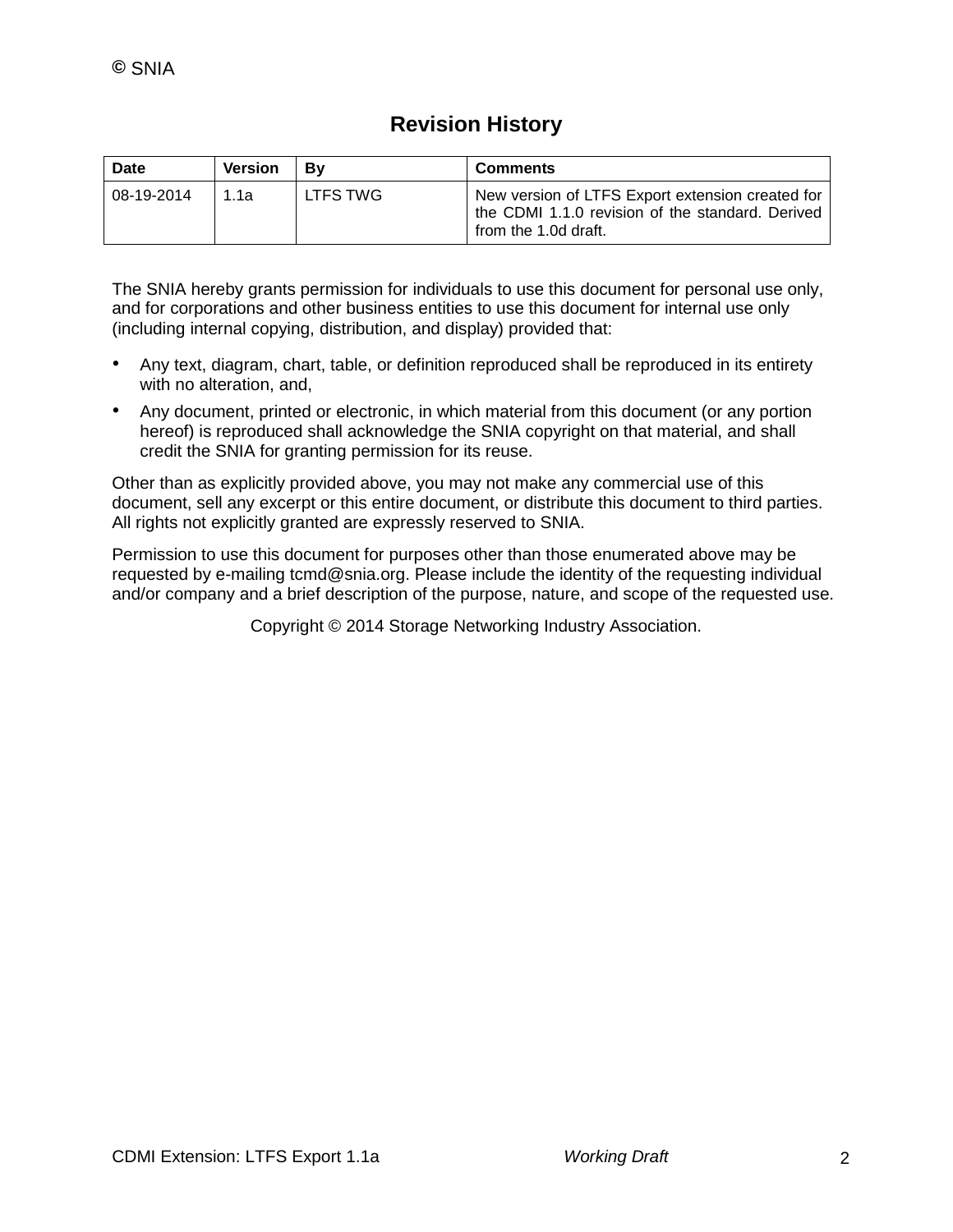# **LTFS Export Extension**

#### **Overview**

LTFS provides a cost-effective and time-efficient approach to bulk loading and transfer of large quantities of stored cloud data. The LTFS Export Extension standardizes how LTFS tape collections can be accessed through CDMI and used for bulk data transfers.

#### **Modifications to the 1.1.0 spec:**

#### **1. Insert new entry into clause 2**

SNIA, 2014, *Linear Tape File System (LTFS) Format Specification 2.2.0* http://snia.org/sites/default/files/LTFS\_Format\_2.2.0\_Technical\_Position.pdf

#### **2. Insert new clause "13.9 LTFS Export"**

The Linear Tape File System (LTFS) standard defines an interoperable way to store and exchange files and directories on tape storage devices. LTFS permits files to be stored on one or more LTFS volumes, providing a single namespace view for arbitary sized files and file collections.

LTFS exports allow a collection of CDMI objects to be stored and retrieved from one or more LTFS volumes. An LTFS volume or set of volumes is first associated with a CDMI container, which instructs the storage system to provide access to the contents of those volumes via CDMI. This is accomplished by specifying a CDMI export for that container. Once a CDMI container is associated with LTFS volumes, the container can be used to access or deserialize the contents of the LTFS volumes. In addition, the container can act as a destination for object creation, copying, and serialization via standard CDMI operations.

LTFS exports do not define the underlying mechanisms by which the tapes are accessed, which are implemented by various software layers running below the cloud interface layer and above the tape library. This is left to the LTFS library implementations.

#### **13.9.1 Managing Latency in LTFS Exports**

Objects residing on an LTFS export may have significantly higher latency as a consequence of being stored on tape. The CDMI standard provides access to latency information through the cdmi\_latency\_provided metadata item (see clause 16.5, Table 120 - Provided Values of Data Systems Metadata Items), allowing a client to determine the expected latency for the object before making the request.

If an object has significant latency, the client shall be able to tolerate the specified latency between issuing the request headers and body and receiving the response headers and body.

If supported by the server, changing the cdmi\_latency metadata (see clause 16.5, Table 120) associated with one or more objects shall instruct the server to cache the objects in a lower latency location. When the server has cached the data, the cdmi latency provided shall reflect the lower latency of the cache.

cdmi\_latency can be changed for individual objects, for containers (affecting all contained objects that do not have an explicit cdmi\_latency metadata item specified), and for arbitary groups of objects using the CDMI jobs functionality.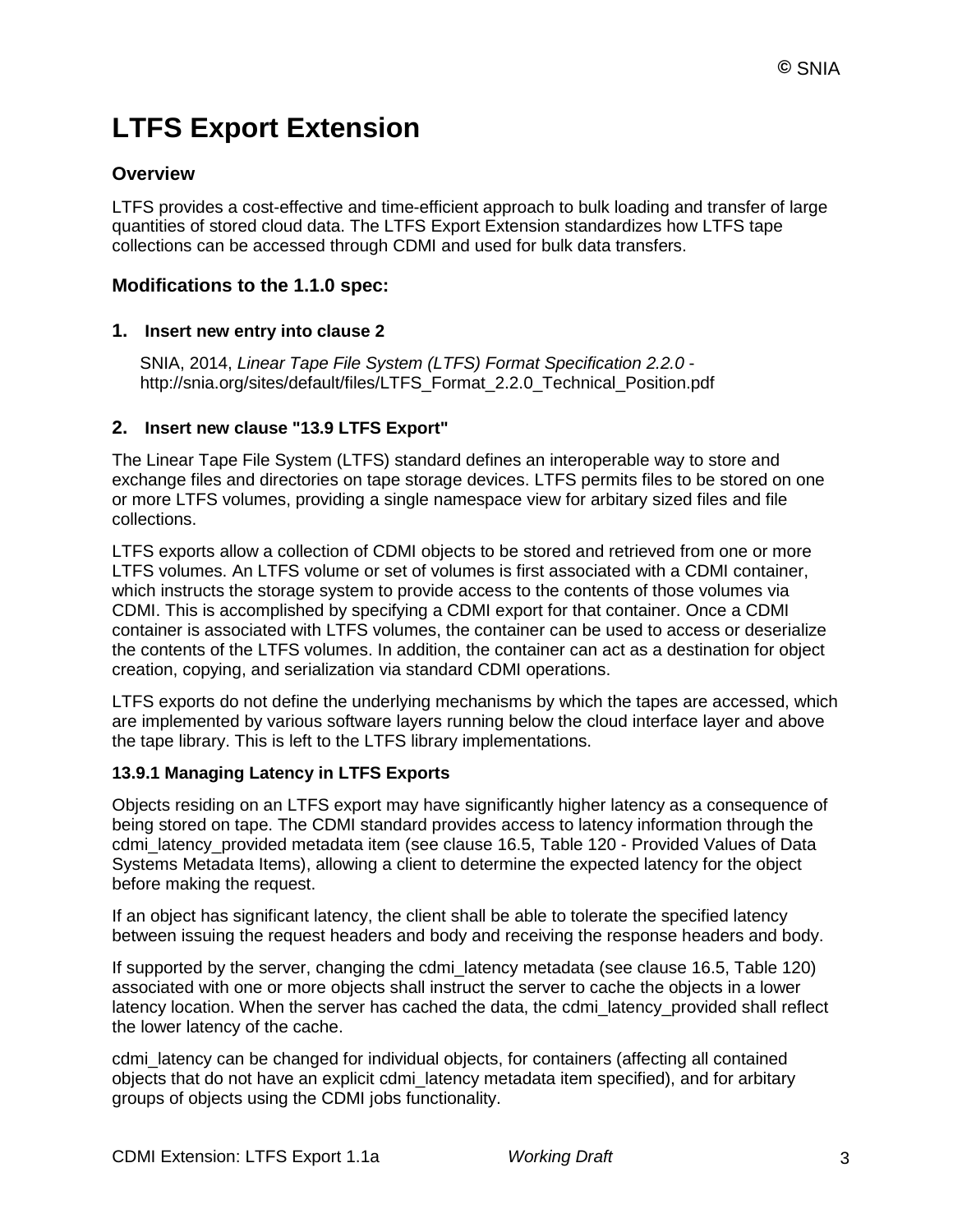If a client intends to wait until objects have lower latency before accessing them, the client may create a CDMI notification queue (see clause 21) to receive notifications of when the provided latency for objects changes. This allows the client to avoid having to poll on the objects.

#### **13.9.2 Associating CDMI Containers and LTFS Volumes**

To attach a container to a set of LTFS volumes, the information identifying the LTFS volumes to be associated is specified as export metadata for the container at container creation time, or by modifying an existing empty container to add the required export metadata.

Required members of the protocol structure for LTFS are

"Itfs\_volume\_uuids". One or more LTFS Volume UUIDs that are to be used for LTFS filesystem access. If the first volume UUID listed has a valid LTFS Transfer Request XML file in the root directory, the storage system shall automatically update the ltfs\_volume\_uuids list to include all LTFS Volume UUIDs referenced in the Transfer Request XML file.

Optional members of the protocol structure for LTFS are

- Itts manifest". If present and "true", this indicates that a LTFS Transfer Request XML file shall be created. If absent and an LTFS Transfer Request XML file exists on the LTFS volumes, the storage system shall create this metadata item and set it to the value "true".
- "usermap". As described in 13.2 Exported Protocol Structure, setting a single user map entry of {"myuser", "<-", "\*"} will map all existing LTFS users to the "myuser" account.
- "groupmap". As described in 13.2, a single group map entry of {"mygroup", "<-", "\*"} will map all existing LTFS groups to the "mygroup" account.
- "domainmap". Uses the same approach described in 13.2. Setting a single domain map entry of {"/cdmi\_domains/mydomain/", "<-", "\*"} will map all domains on the LTFS export to the "cdmi\_domains/mydomain/" CDMI domain.

Example 1: Create a new CDMI container that is associated with four LTFS volumes:

```
PUT /ltfs_exported_container/ HTTP/1.1
X-CDMI-Specification-Version: 1.0.2
Content-Type: application/cdmi-container
Accept: application/cdmi-container
{
    "exports" : {
       "ltfs" : {
          "ltfs_volume_uuids" : [
              "1F912610-3F48-43F3-A53A-D0761B0238DE",
              "0A198010-740E-433B-920F-0CC95CDD0C7F",
              "5573B072-FFF7-408A-A599-3FC383E72DDC",
              "6DECAAD5-9507-4052-876A-F45B1CE1F2AA"
           ],
          "usermap" : {
             {"myuser", "<-", "*"}
          },
          "groupmap" : {
             {"mygroup", "<-", "*"}
          },
          "domainmap" : {
             {"/cdmi_domains/mydomain/", "<-", 
"http://sourcecloud.example.com/cdmi_domains/source/"}
```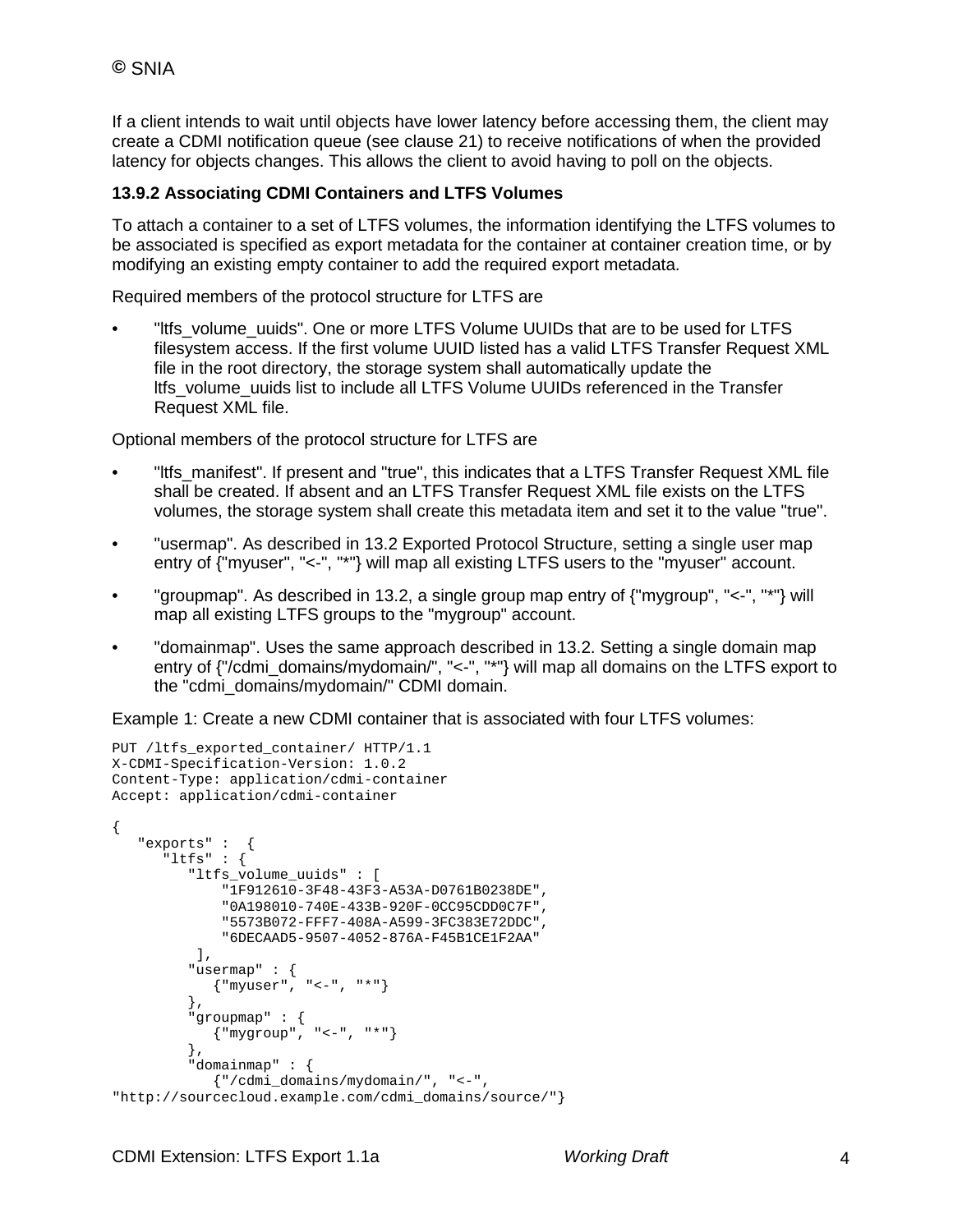```
 }
      }
   }
}
```
If all of the requested volume UUIDs are known to the storage system and are accessible, the container PUT will succeed without errors, and all LTFS files and objects stored on the specified volumes will be accessible through the exported container.

The association shall be removed by deleting the container or deleting the export metadata. Deleting the container shall not delete any stored files or objects.

#### **13.9.3 Storing Data Objects on LTFS**

CDMI data objects shall be stored as ordinary LTFS files, with extended attributes as described in 13.9.8 Storing Object Metadata on LTFS.

For each CDMI data object with an object ID, an LTFS symlink with the name of the object ID that points to the LTFS file corresponding to the data object shall be created in an "/cdmi\_objectid/" directory in the root directory of the LTFS volume. If a data object only has an ID, the LTFS file is stored directly in the "/cdmi\_objectid/" directory.

For example, a data object named "myDataObject" with ID 00007E7F00102E230ED82694DAA975D2 shall be translated into the following files on an LTFS volume:

```
/myDataObject
/cdmi_objectid/00007E7F00102E230ED82694DAA975D2 -> /myDataObject
```
#### **13.9.4 Storing Versioned Data Objects on LTFS**

CDMI data objects with versions shall be stored as a collection of LTFS file system items:

- An LTFS symlink to the current version file inside the versioned object directory;
- An LTFS directory, where the name of the directory is the same as the name of the versioned data object, appended with ".cdmi\_versions". This directory includes the extended attributes as described in 13.9.8 Storing Object Metadata on LTFS; and
- A file corresponding to each version of the versioned object in the versioned object directory where each file shall be a valid standalone object. The naming of the version files is up to the implementation.

For example, a versioned data object named "vObj", with three versions, shall be translated into the following files on an LTFS volume:

```
/vObj -> /vObj.cdmi_versions/vObj;3
/vObj.cdmi_versions/
/vObj.cdmi_versions/vObj;3 
/vObj.cdmi_versions/vObj;2 
/vObj.cdmi_versions/vObj;1
/cdmi_objectid/00007ED90010849414B876867FC196C8 -> /vObj
/cdmi_objectid/00007E7F0010CEC234AD9E3EBFE9531D -> /vObj.cdmi_versions/vObj;3
/cdmi_objectid/00007E7F0010DCECC805FB6D195DDBCB -> /vObj.cdmi_versions/vObj;2
/cdmi_objectid/00007E7F0010128E42D87EE34F5A6560 -> /vObj.cdmi_versions/vObj;1
```
#### **13.9.5 Storing Container Objects on LTFS**

CDMI container objects shall be stored as ordinary LTFS directories, with extended attributes as described in 13.9.8 Storing Object Metadata on LTFS.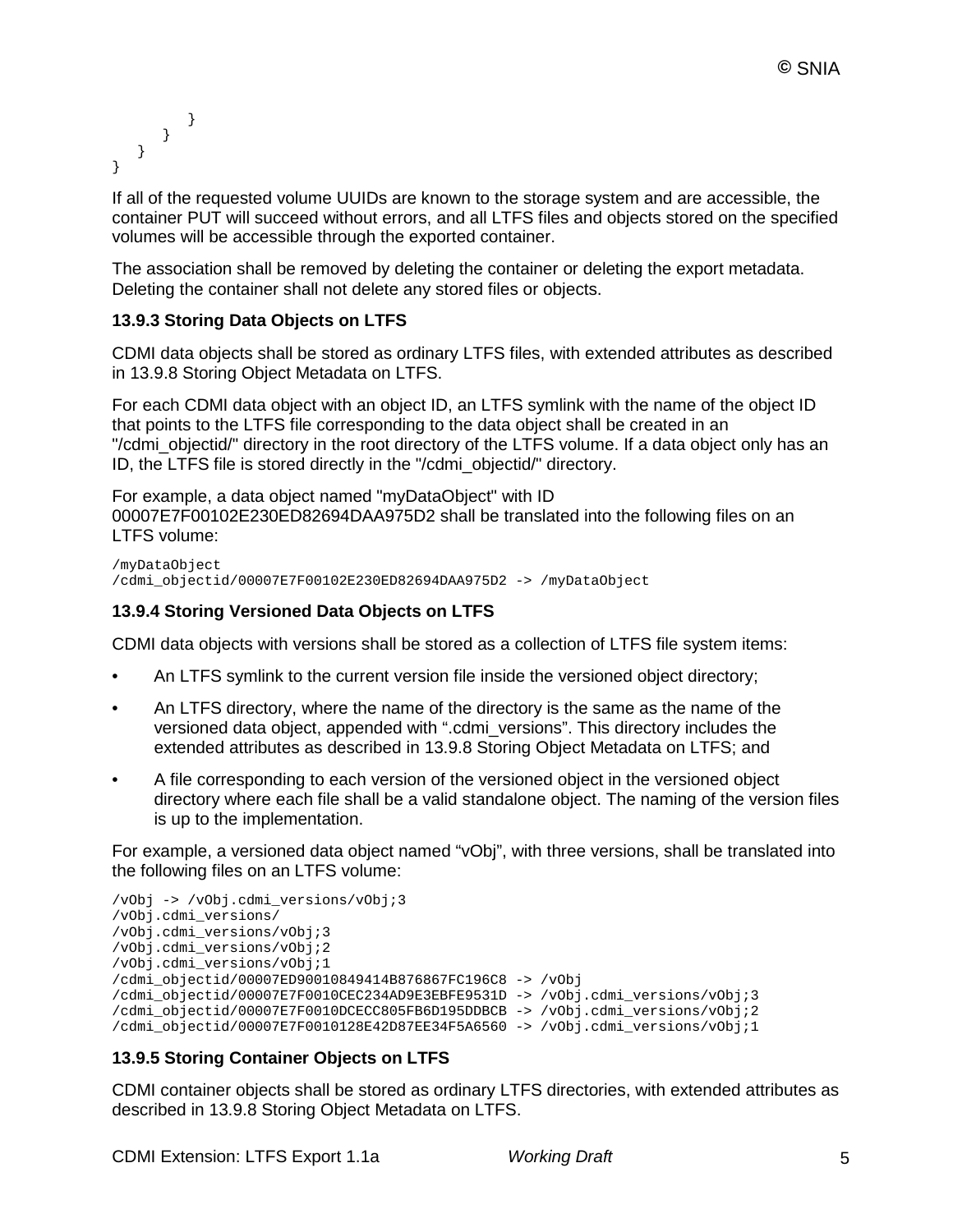For each CDMI container object with an object ID, an LTFS symlink with the name of the object ID that points to the LTFS directory corresponding to the container object shall be created in an "/cdmi\_objectid/" directory in the root directory of the LTFS volume.

For example, a container object named "myContainer" would be translated into the following files on an LTFS volume:

/myContainer/ /cdmi\_objectid/00007E7F00102E230ED82694DAA975D2 -> /myContainer/

#### **13.9.6 Storing Queue Objects on LTFS**

CDMI queue objects shall be stored as a collection of LTFS file system items:

- An LTFS file representing the queue object;
- An LTFS directory, where the name of the directory is the same as the queue object, appended with ".cdmi\_queue". This directory includes the extended attributes as described in 13.9.8 Storing Object Metadata on LTFS; and
- A file corresponding to each enqueued item in the queue, stored inside the queue object directory, where each enqueued item file has a name based on the queueValue number, and shall have extended attributes as described in the second table.

For example, a queue object with two enqueued items would be represented in the following files on an LTFS volume:

```
/myQueue
/myQueue.cdmi_queue/
/myQueue.cdmi_queue/0
/myQueue.cdmi_queue/1
/cdmi_objectid/00007E7F0010CEC234AD9E3EBFE9531D -> /myQueue
```
#### **13.9.7 Storing Reference Objects on LTFS**

CDMI reference objects shall be stored as an ordinary LTFS symlink.

For example, a reference object named "ref" pointing to a data object named "bar" shall be translated into the following files on an LTFS volume:

/bar /ref -> /bar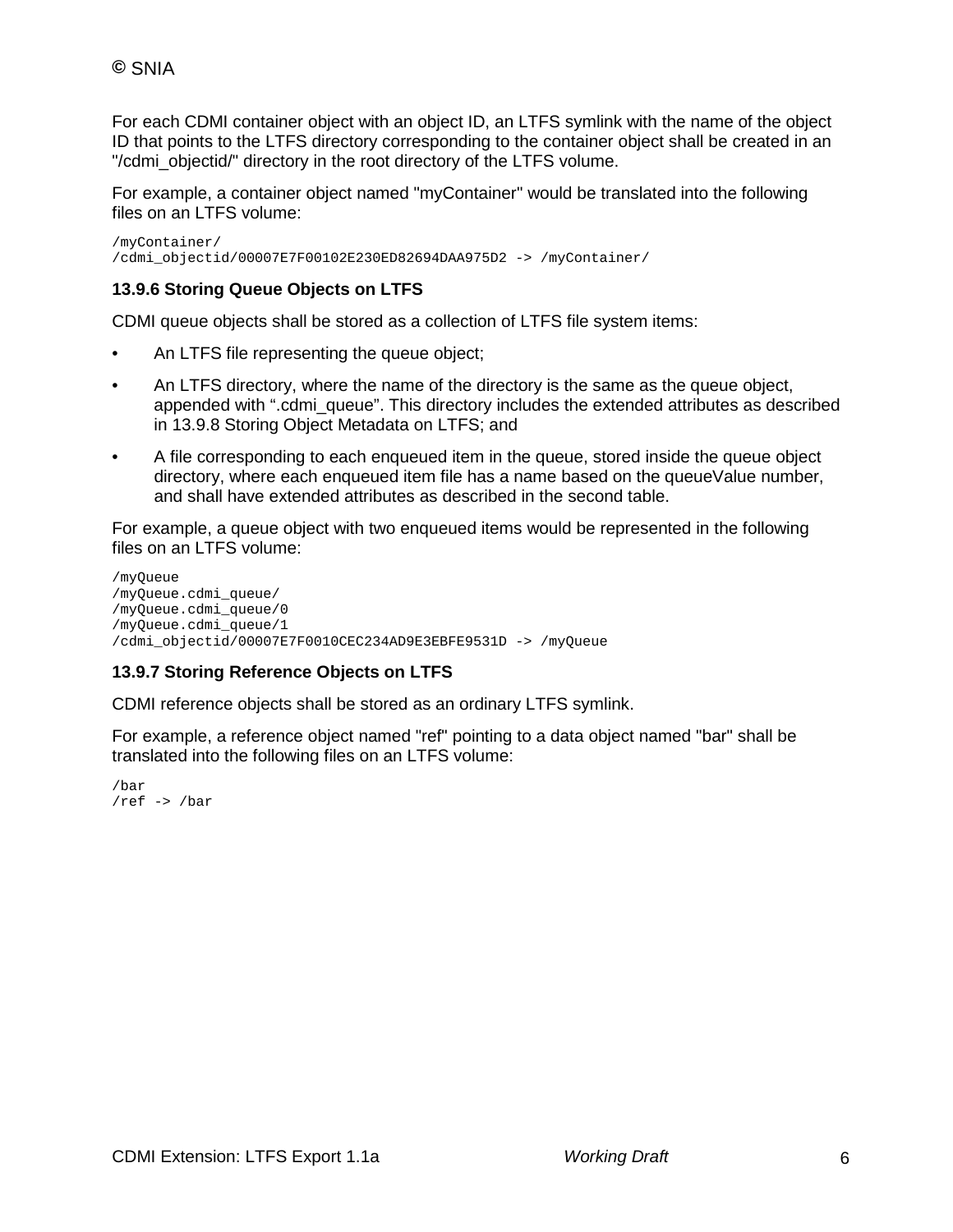### **13.9.7 Storing Object Fields on LTFS**

CDMI fields are stored as LTFS extended attributes according to the following table:

| <b>Object Type</b>   | Data Object | <b>Versioned Data Object Symlink</b> | <b>Versioned Data Object</b> | <b>Versioned Data Object Version</b> | <b>Container Object</b> | Queue Object | <b>Queue Directory</b> | Queue Item | <b>Reference Object</b> | <b>LTFS Storage Location</b>                                                                                                                                                 |
|----------------------|-------------|--------------------------------------|------------------------------|--------------------------------------|-------------------------|--------------|------------------------|------------|-------------------------|------------------------------------------------------------------------------------------------------------------------------------------------------------------------------|
| objectType           |             |                                      |                              |                                      |                         |              |                        |            |                         | Derived from the LTFS element type:<br>file, directory or symlink                                                                                                            |
| objectID             | X           |                                      | X                            | X                                    | X                       | X            |                        |            |                         | Stored as a UTF-8 string containing the<br>CDMI object ID in the LTFS extended<br>attribute ltfs.vendor.cdmi.objectid                                                        |
| objectName           | X           | X                                    |                              |                                      | X                       | X            |                        |            | X                       | Derived from the name of the specific<br>LTFS element (file, directory or symlink)                                                                                           |
| parentURI            | X           |                                      | X                            | X                                    | X                       | X            |                        |            |                         | Derived from a concatenation of LTFS<br>directory names separated by the<br>character '/', which represents the<br>position of the object in the LTFS<br>directory structure |
| parentID             | X           |                                      | X                            |                                      | X                       | X            |                        |            |                         | Stored as the LTFS extended attribute<br>Itfs.vendor.cdmi.objectid in the parent<br>directory                                                                                |
| parentID             |             |                                      |                              | X                                    |                         |              |                        |            |                         | Stored as a UTF-8 string containing a<br>CDMI object ID in the LTFS extended<br>attribute ltfs.vendor.cdmi.parentid                                                          |
| domainURI            | X           |                                      |                              | X                                    | X                       | X            |                        |            |                         | Stored as a UTF-8 string containing a<br>domain URI in the LTFS extended<br>attribute ltfs.vendor.cdmi.domainURI                                                             |
| mimetype             | X           |                                      |                              | X                                    |                         |              |                        | X          |                         | Stored as a UTF-8 string containing the<br>MIME type in the LTFS extended<br>attribute ltfs.vendor.cdmi.mimetype                                                             |
| metadata<br>(header) | X           |                                      |                              | $\sf X$                              | $\sf X$                 | $\sf X$      |                        |            |                         | Stored as header/value JSON strings in<br>the LTFS extended attribute<br>Itfs.vendor.cdmi.x-meta                                                                             |

#### Table 114 – CDMI Fields to LTFS Extended Attribute Mapping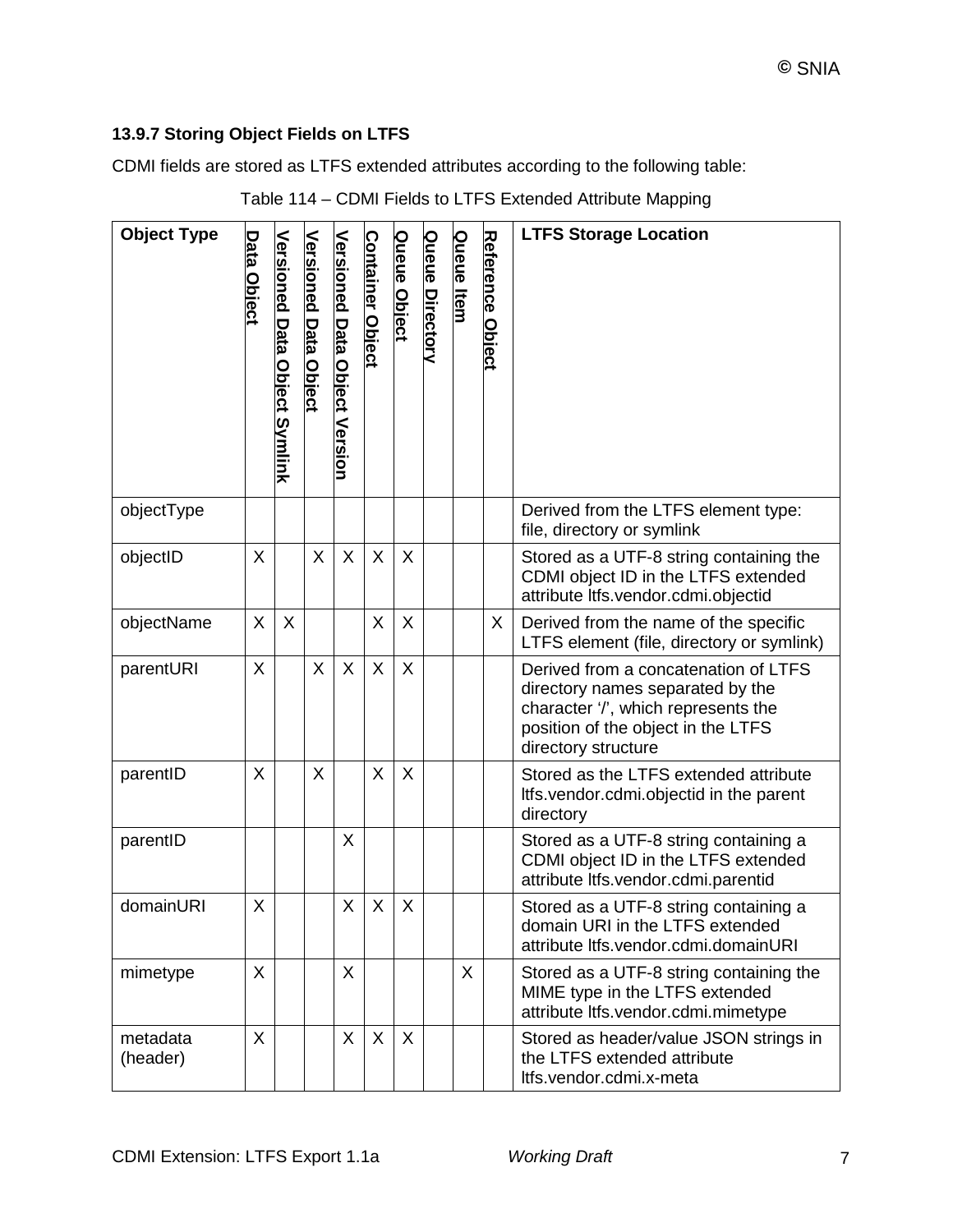| <b>Object Type</b>        | Data (<br><u>Object</u> | <u>Versioned</u><br>Data<br>Object Symlink | Versioned<br><b>Data Object</b> | <u>Versioned</u><br>Data Object<br>Version | <b>Container Object</b> | <b>Queue Object</b> | Queue Directory | <u>Queue Item</u> | Reference Object | <b>LTFS Storage Location</b>                                                                                                                                                                                     |
|---------------------------|-------------------------|--------------------------------------------|---------------------------------|--------------------------------------------|-------------------------|---------------------|-----------------|-------------------|------------------|------------------------------------------------------------------------------------------------------------------------------------------------------------------------------------------------------------------|
| Metadata<br>(extended)    | X                       |                                            |                                 | X                                          | X                       | $\times$            |                 |                   |                  | Stored as CDMI metadata JSON in the<br><b>LTFS extended attribute</b><br>Itfs.vendor.cdmi.metadata.<br>Refer to Table 113 - Required Members<br>of the CIFS Protocol Structure for<br>specific metadata mapping. |
| valuerange                | X                       |                                            |                                 | X                                          |                         |                     |                 | X                 |                  | Derived from the LTFS file size                                                                                                                                                                                  |
| valuetransfer<br>encoding | X                       |                                            |                                 | X                                          |                         |                     |                 | X                 |                  | Stored as a UTF-8 string in the LTFS<br>extended attribute<br>Itfs.vendor.cdmi.valuetransferencoding                                                                                                             |
| value                     | X                       |                                            |                                 | $\pmb{\mathsf{X}}$                         |                         |                     |                 | X                 |                  | Derived from the LTFS file content                                                                                                                                                                               |

A list of valid CDMI domains are not transported via LTFS and must be mapped by the storage system.

#### **13.9.8 Storing Object Metadata on LTFS**

CDMI metadata is stored as LTFS extended attributes according to the following table:

Table 115 – CDMI Metadata to LTFS Extended Attribute Mapping

| Metadata Item | <b>Data</b><br><b>blect</b> | Versi | Versioned<br><u>loject</u> | <u>Versioned</u><br><b>Data</b><br><u>Object</u><br><<br>ersion | Container<br><b>Object</b> | Queue<br><b>Object</b> | Queue<br><b>Directory</b> | Queue<br><u>Item</u> | <b>Reference</b><br><b>Object</b> | <b>LTFS Storage Location</b>                                          |
|---------------|-----------------------------|-------|----------------------------|-----------------------------------------------------------------|----------------------------|------------------------|---------------------------|----------------------|-----------------------------------|-----------------------------------------------------------------------|
| cdmi_acl      | X                           |       | X                          | X                                                               | X                          | X                      | X                         | X                    |                                   | Stored as a standard LTFS ACL<br>metadata (Itfs.permissions.nfsv4acl) |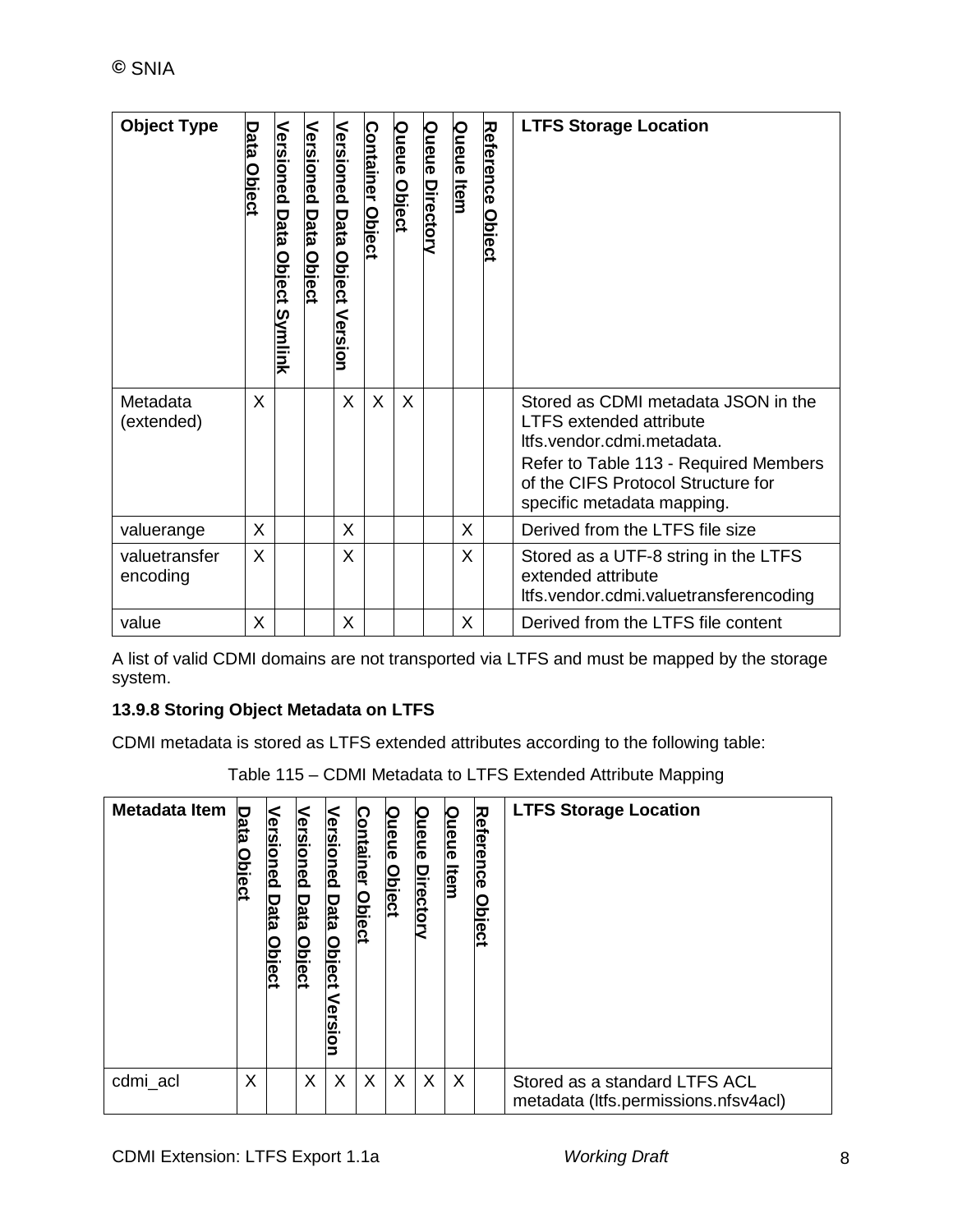| Metadata Item                  | Data Object | <b>Versioned Data Object</b> | <b>Versioned Data Object</b> | <b>Versioned Data Object Version</b> | <b>Container Object</b> | <b>Queue Object</b> | <b>Queue Directory</b> | <b>Queue Item</b> | <b>Reference Object</b> | <b>LTFS Storage Location</b>                                                                                                                                                     |
|--------------------------------|-------------|------------------------------|------------------------------|--------------------------------------|-------------------------|---------------------|------------------------|-------------------|-------------------------|----------------------------------------------------------------------------------------------------------------------------------------------------------------------------------|
| cdmi_size                      | X           |                              |                              | X                                    |                         |                     |                        | X                 |                         | Derived from the LTFS file length                                                                                                                                                |
| cdmi_ctime                     | X           |                              | X                            | X                                    | X                       | X                   | X                      | X                 |                         | Stored as standard LTFS object<br>metadata (Itfs.createTime)                                                                                                                     |
| cdmi_atime                     | X           |                              | X                            | X                                    | X                       | X                   | X                      | X                 |                         | Stored as standard LTFS object<br>metadata (Itfs.accessTime)                                                                                                                     |
| cdmi_mtime                     | X           |                              | X                            | X                                    | X                       | X                   | X                      | X                 |                         | Stored as standard LTFS object<br>metadata (Itfs.modifyTime)                                                                                                                     |
| cdmi_acount                    | X           |                              | X                            | X                                    | X                       | X                   | X                      | X                 |                         | Stored as a UTF-8 string in the LTFS<br>extended attribute<br>Itfs.vendor.cdmi.acount                                                                                            |
| cdmi_mcount                    | X           |                              | X                            | $\sf X$                              | $\sf X$                 | X                   | X                      | X                 |                         | Stored as a UTF-8 string in the LTFS<br>extended attribute<br>Itfs.vendor.cdmi.mcount                                                                                            |
| cdmi_hash                      | X           |                              |                              | X                                    |                         |                     |                        |                   |                         | Stored as a UTF-8 string containing the<br>algorithm, length, and value in the<br>formation of "ALGLEN: VALUE" in the<br><b>LTFS extended attribute</b><br>Itfs.vendor.cdmi.hash |
| cdmi owner                     | X           |                              | X                            | X                                    | X                       | $\sf X$             | X                      | X                 |                         | Stored as standard LTFS ACL metadata<br>(Ifts.permissions.nfsv4acl)                                                                                                              |
| header<br>metadata<br>items    | X           |                              |                              | X                                    | X                       | X                   |                        |                   |                         | Stored as header/value JSON strings in<br>the LTFS extended attribute<br>Itfs.vendor.cdmi.x-meta                                                                                 |
| All other<br>metadata<br>items | X           |                              |                              | X                                    | $\sf X$                 | X                   |                        |                   |                         | Stored as CDMI metadata JSON in the<br><b>LTFS extended attribute</b><br>Itfs.vendor.cdmi.metadata                                                                               |